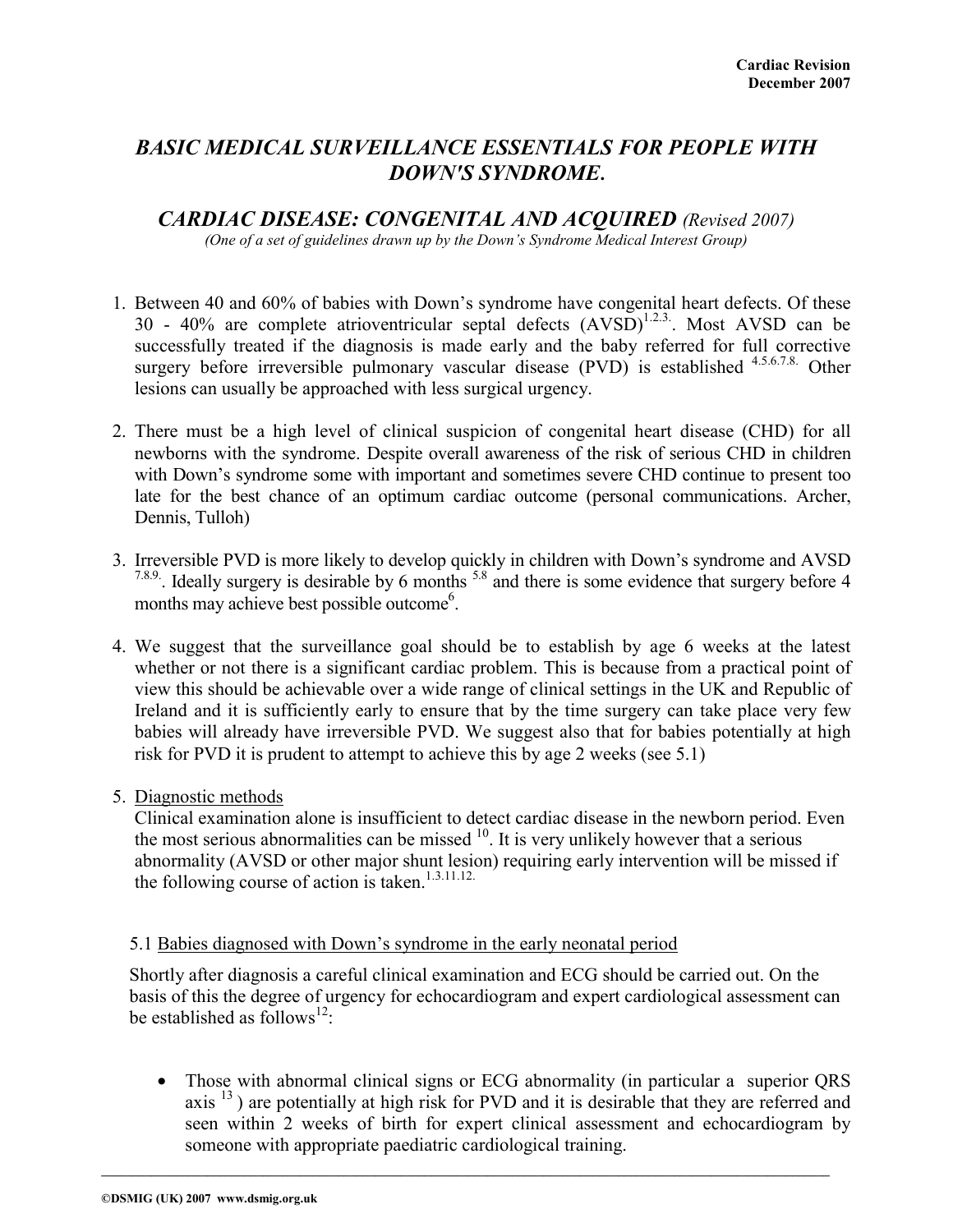• Those with no abnormal clinical signs or ECG abnormality on initial examination may nevertheless have cardiac disease  $3.12.13$ . These babies should all be referred and seen within 6 weeks of birth by someone with appropriate paediatric cardiological training for further clinical assessment and echocardiogram

### 5.2 Babies diagnosed later in the neonatal period

These should have immediate ECG and clinical examination and accelerated referral to someone with appropriate paediatric cardiological training with the aim, wherever possible, of achieving the 6 week deadline given above.

## 5.3 Babies with a prenatal diagnosis of Down's syndrome

In the absence of evidence about the sensitivity of fetal echocardiography we suggest that those who had a fetal echocardiogram should still follow the above neonatal pathway.

5.4 Older children who have never had an echocardiogram should be dealt with as follows:

- Those with no symptoms or clinical signs and normal ECG should be referred routinely for further clinical assessment by someone with appropriate paediatric cardiological training
- Those who are symptomatic and/or have abnormal clinical signs or ECG should be referred urgently.
- 6. People with heart lesions are at increased risk of infective endocarditis. They and their parents and carers should be given verbal and written advice about endocarditis prevention. Red cards from the British Heart Foundation<sup>14</sup> are useful, and local paediatric cardiac centres will have their own preferred literature.
- *7.* It must always be remembered that those with Down's syndrome and a normal heart at birth can, like other children, develop pulmonary vascular disease and right heart failure secondary to airway/respiratory problems <sup>15.</sup>
- *8.* It must be noted that occasionally, even in expert hands, echocardiography, particularly in the first few days after birth, may fail to diagnose AVSD and other major shunt lesions. Hence there should be a low threshold for repeating this investigation if symptoms or signs of cardiac disease are detected at any age even in the presence of 'normal' early echocardiogram. (Personal communications. Archer, Dennis, Ward)
- 9. From late adolescence onwards there is evidence of an increased incidence of asymptomatic mitral valve prolapse (MVP) with no clinical signs and of aortic regurgitation  $(AR)^{16.17.18.19}$ .

There is however insufficient evidence of benefit to make detailed recommendations about cardiac surveillance in adult life. MVP and AR are usually considered benign conditions but there may be implications for infective endocarditis prevention, particularly because of the high incidence of periodontal disease among this population<sup>20</sup>. Hence careful cardiac assessment may be indicated before some dental procedures <sup>16</sup>.

 There will be some whose MVP progresses to regurgitation (MVR). In order to identify these we recommend that auscultation of the heart should be included as part of routine medical monitoring on discharge from paediatric care and throughout adult life <sup>21</sup>. Those with MVR

**\_\_\_\_\_\_\_\_\_\_\_\_\_\_\_\_\_\_\_\_\_\_\_\_\_\_\_\_\_\_\_\_\_\_\_\_\_\_\_\_\_\_\_\_\_\_\_\_\_\_\_\_\_\_\_\_\_\_\_\_\_\_\_\_\_\_\_\_\_\_\_\_\_\_\_\_\_\_\_\_\_\_\_\_\_\_\_\_\_\_\_\_\_\_\_\_\_\_\_\_\_\_\_\_\_\_\_\_\_\_\_\_\_\_\_\_\_**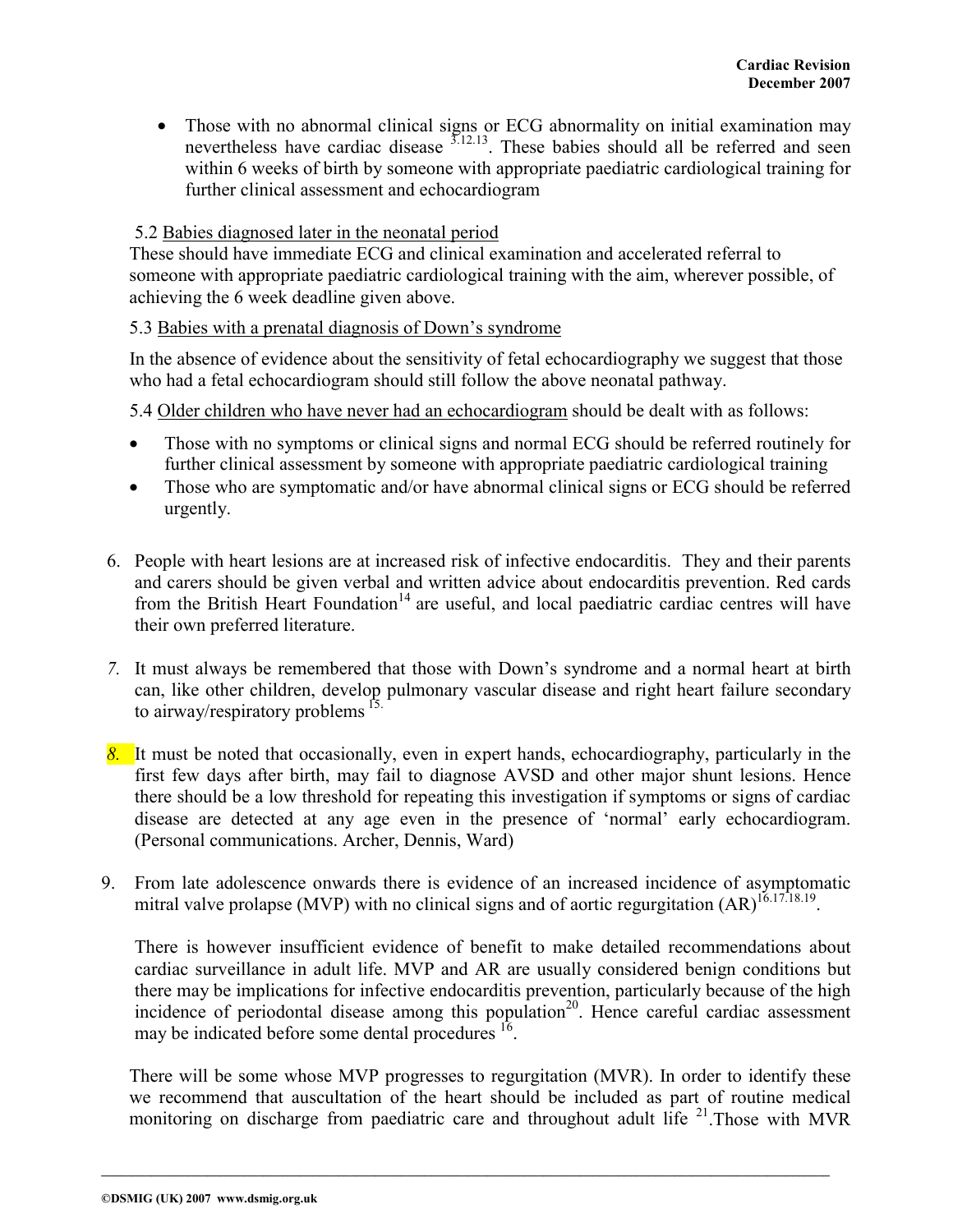should be monitored for signs of atrial fibrillation and/or left ventricular failure<sup>17.22.</sup> For some of these restriction of competitive sporting activities may be advised.<sup>22.23</sup>

10. Even if the above guidelines are effectively used there will still for some time to come be individuals for whom the difficult issues raised by the availability of heart lung transplant will need to be considered. 24.

#### References

- (1) Frid C, Drott P, Lundell B, Rasmussen F, Anneren G. Mortality in Down's syndrome in relation to congenital malformations. J Intellect Disabil Res 1999 Jun;43 ( Pt 3):234-41.
- (2) Torfs CP, Christianson RE. Anomalies in Down syndrome individuals in a large populationbased registry. Am J Med Genet 1998 Jun 5;77(5):431-8.
- (3) Tubman TR, Shields MD, Craig BG, Mulholland HC, Nevin NC. Congenital heart disease in Down's syndrome: two year prospective early screening study. BMJ 1991 Jun 15;302(6790):1425-7.
- (4) Frontera-Izquierdo P, Cabezuelo-Huerta G. Natural and modified history of complete atrioventricular septal defect--a 17 year study. Arch Dis Child 1990 Sep;65(9):964-6.
- (5) Masuda M, Kado H, Tanoue Y, Fukae K, Onzuka T, Shiokawa Y, et al. Does Down syndrome affect the long-term results of complete atrioventricular septal defect when the defect is repaired during the first year of life? Eur J Cardiothorac Surg 2005 Mar;27(3):405- 9.
- (6) Michielon G, Stellin G, Rizzoli G, Casarotto DC. Repair of complete common atrioventricular canal defects in patients younger than four months of age. Circulation 1997 Nov 4;96(9 Suppl):II-22.
- (7) Suzuki K, Yamaki S, Mimori S, Murakami Y, Mori K, Takahashi Y, et al. Pulmonary vascular disease in Down's syndrome with complete atrioventricular septal defect. Am J Cardiol 2000 Aug 15;86(4):434-7.
- (8) Yamaki S, Yasui H, Kado H, Yonenaga K, Nakamura Y, Kikuchi T, et al. Pulmonary vascular disease and operative indications in complete atrioventricular canal defect in early infancy. J Thorac Cardiovasc Surg 1993 Sep;106(3):398-405.
- (9) Clapp S, Perry BL, Farooki ZQ, Jackson WL, Karpawich PP, Hakimi M, et al. Down's syndrome, complete atrioventricular canal, and pulmonary vascular obstructive disease. J Thorac Cardiovasc Surg 1990 Jul;100(1):115-21.
- (10) Wren C, Richmond S, Donaldson L. Presentation of congenital heart disease in infancy: implications for routine examination. Arch Dis Child Fetal Neonatal Ed 1999 Jan;80(1):F49-F53.
- (11) Chong ESF, Dennis J, Archer N. The effectiveness of screening for congenital heart disease in a 14 year birth cohort of children with Down's syndrome.: Arch. Dis.Child; 1998 p. 2.63.

**\_\_\_\_\_\_\_\_\_\_\_\_\_\_\_\_\_\_\_\_\_\_\_\_\_\_\_\_\_\_\_\_\_\_\_\_\_\_\_\_\_\_\_\_\_\_\_\_\_\_\_\_\_\_\_\_\_\_\_\_\_\_\_\_\_\_\_\_\_\_\_\_\_\_\_\_\_\_\_\_\_\_\_\_\_\_\_\_\_\_\_\_\_\_\_\_\_\_\_\_\_\_\_\_\_\_\_\_\_\_\_\_\_\_\_\_\_**